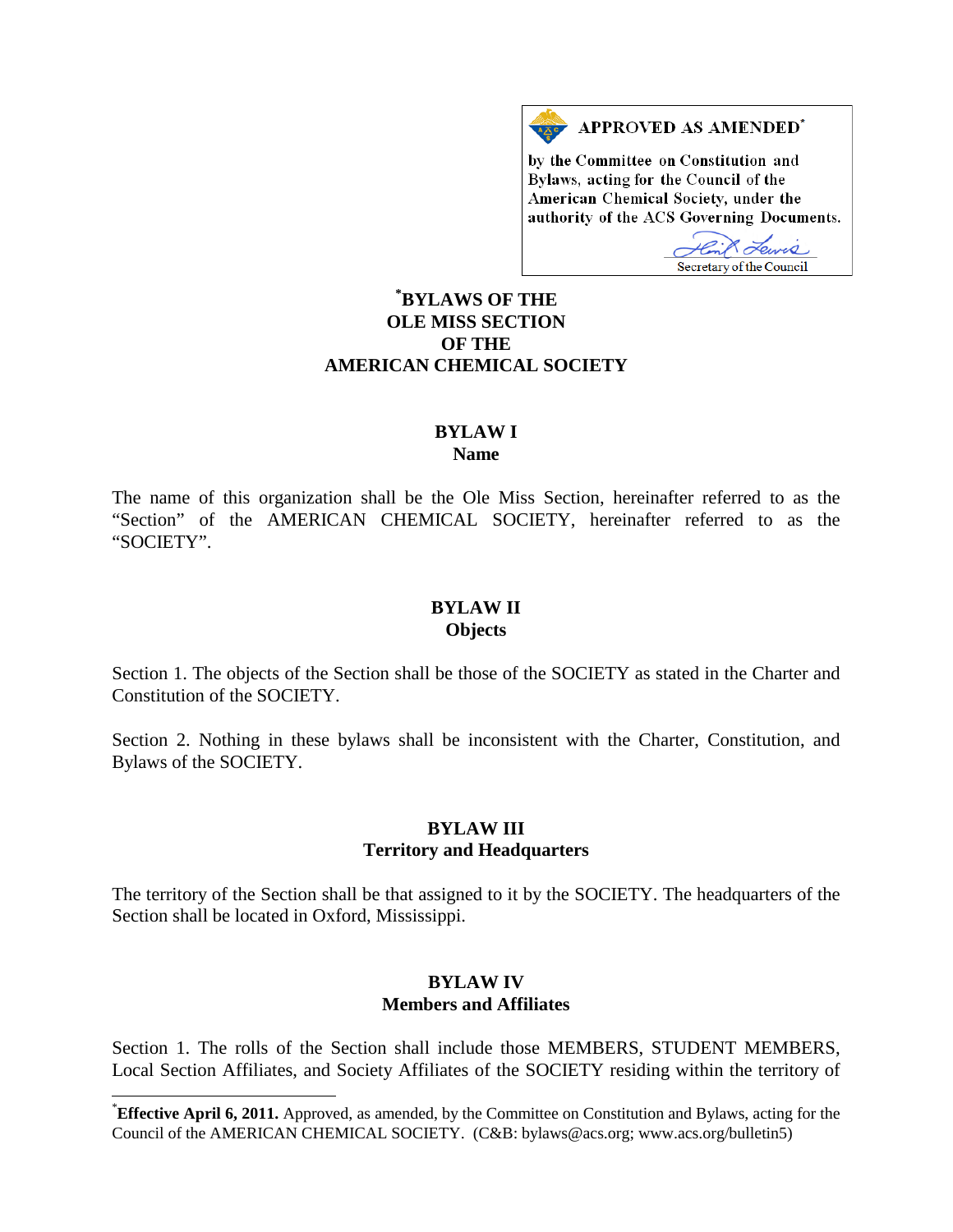the Section, provided that exceptions to this rule shall be made in conformity with the Constitution and Bylaws of the SOCIETY.

Section 2. The Section may have Local Section Affiliates as authorized in the Constitution and Bylaws of the SOCIETY.

Section 3. MEMBERS, STUDENT MEMBERS, Society Affiliates, and Local Section Affiliates shall have such rights and privileges as are accorded them by the Constitution and Bylaws of the SOCIETY. STUDENT MEMBERS are not eligible to hold the positions of Chair, Chair-Elect, Treasurer, Alternate Councilor, or Councilor, and may not serve as Temporary Substitute Councilors. STUDENT MEMBERS may hold the office of Secretary or any other positions that may be created by the Section. Society Affiliates and Local Section Affiliates may not vote for or hold an elective position, vote on Articles of Incorporation and bylaws, or serve as a member of the Executive Committee.

### **BYLAW V Organization**

Section 1. The officers of the Section shall be a Chair, Chair-Elect, Secretary, and Treasurer. The offices of Secretary and of Treasurer may be held by the same person.

Section 2. The Section shall have Councilors and Alternate Councilors as provided in the Constitution and Bylaws of the SOCIETY.

Section 3. The Executive Committee shall consist of the officers of the Section, the Immediate Past Chair, the Councilors, and the Alternate Councilors.

## **BYLAW VI Manner of Election and Terms of Office**

Section 1. Elected officers of the Section shall serve for a term of one year beginning on January 1, or until their successors qualify. Upon completion of the Chair's term of office, the Chair-Elect shall succeed to the office of Chair.

Section 2. Councilors and Alternate Councilors shall serve for a term of three years beginning on January 1.

Section 3. In the event of a vacancy in the office of Chair, the Chair-Elect shall assume the added duties of the Chair for the unexpired term. All other vacancies shall be filled by the Executive Committee by interim appointment for the period up to the next annual election, at which time the Section shall elect a MEMBER to fill out the unexpired term, if any. In the event the office of Chair-Elect is filled by such interim appointment, the Section shall elect both a Chair and a Chair-Elect at its next annual election.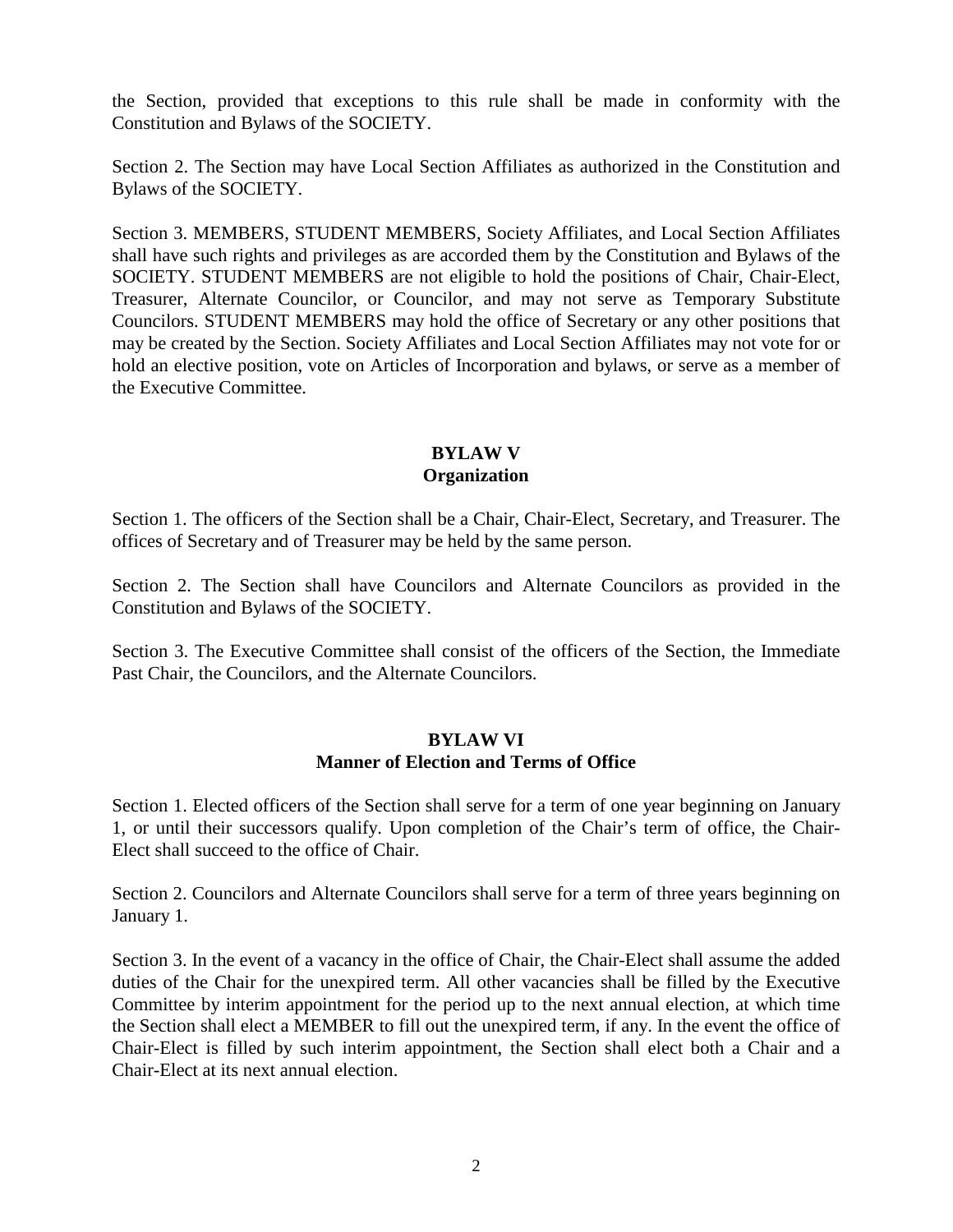Section 4. The Executive Committee shall appoint a Nominating Committee consisting of a Chair and two members not later than September of each year. Not more than one member of the Executive Committee may be a member of the Nominating Committee.

Section 5. The Nominating Committee shall nominate one or more persons for each elective position for which a vacancy will occur, and shall make a report at a regular meeting of the Section. With the exception of the Chair and Chair-Elect, the incumbent of any elective position may be re-nominated. Nominations from the floor or by petition are in order, following the report of the Committee. No nominee's name shall be placed on the ballot unless the nominee has stated a willingness to serve if elected.

Section 6. The election of officers shall be held at a subsequent regular meeting or by ballot.

Section 7. In the case of an election held by ballot, the following procedures shall be followed:

- a. The Secretary of the Section shall distribute to all members of the Section balloting materials indicating the candidates and providing a mechanism to vote for additional candidates. Each voting member shall indicate the member's vote in accordance with the directions in the materials and mail, deliver, or electronically transmit it to the Secretary. The deadline for receipt by the Secretary shall not be less than three weeks after the ballot materials were distributed.
- b. The Chair shall appoint as Tellers two or more members who are neither candidates for office nor members of the Executive Committee.
- c. All valid votes received by the Secretary before a day and time specified in the balloting materials shall be counted by the Tellers, who shall record the votes received by each candidate, and report the results of the balloting in writing to the Chair as soon as practical.
- d. In case of a tie vote for any elective office, a majority vote of the Executive Committee shall determine the winning candidate. If a member of the Executive Committee is involved in a tie, that member shall abstain from voting.

## **BYLAW VII Duties of Officers and Executive Committee**

Section 1. The duties of the officers shall be those customarily performed by such officers, together with those responsibilities prescribed by the Constitution and Bylaws of the SOCIETY and by these bylaws, and such other duties as may be assigned from time to time by the Executive Committee.

Section 2. The Chair of the Section shall serve as Chair of the Executive Committee and shall appoint all committees authorized in these bylaws or by the Executive Committee.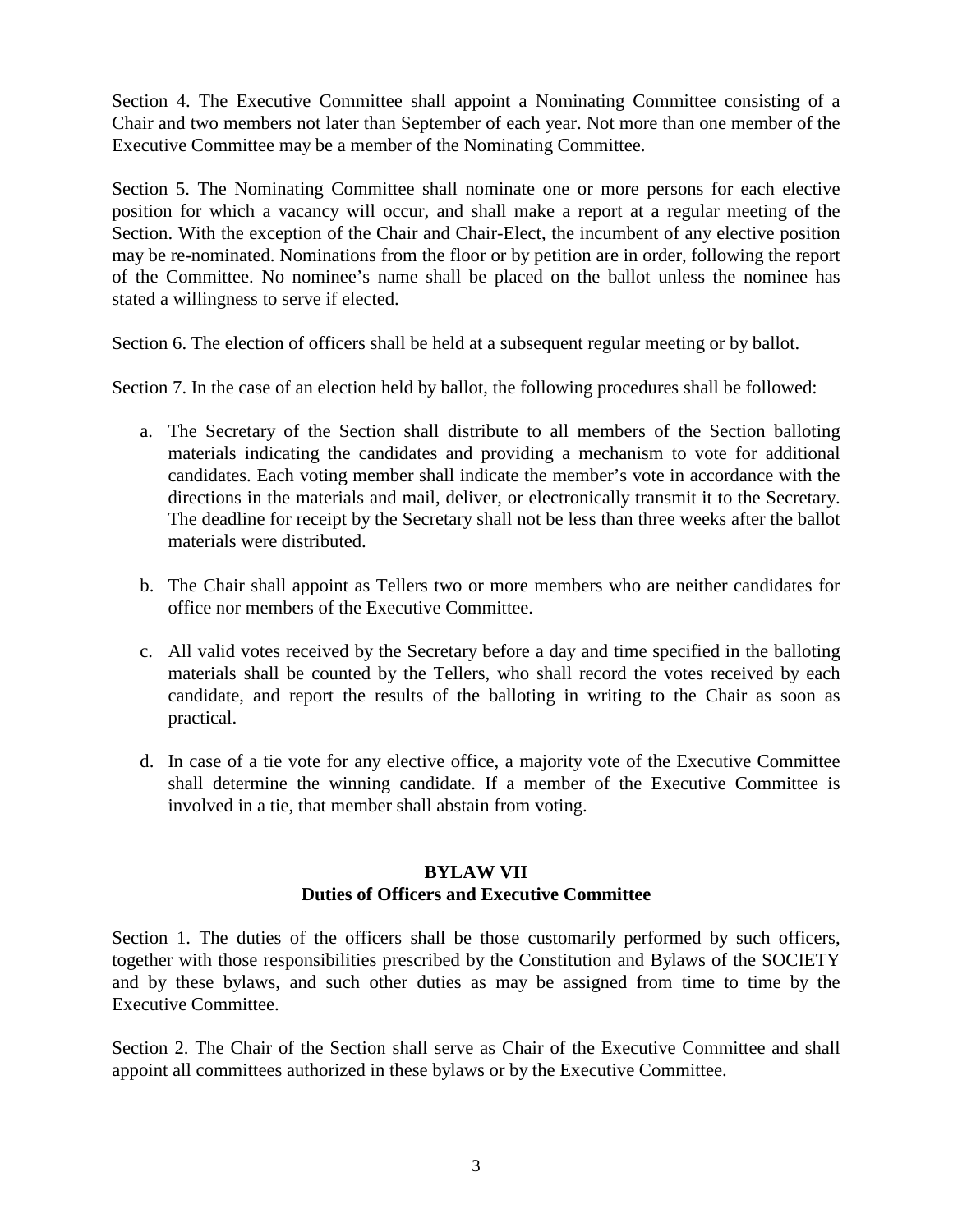Section 3. The Executive Committee shall be the governing body of the Section and as such, shall have full power to conduct, manage, and direct the business and affairs of the Section in accordance with the Constitution and Bylaws of the SOCIETY and these bylaws.

### **BYLAW VIII Committees**

There shall be a Nominating Committee as provided for elsewhere in these bylaws. The Executive Committee shall establish other committees as necessary for the proper operation of the Section.

# **BYLAW IX Meetings**

Section 1. The Section shall hold regular meetings at places and times designated by the Executive Committee.

Section 2. The Section may hold special meetings at the call of the Executive Committee or at the written request of 15 members of the Section. The notices of special meetings shall state the exact nature of the business to be considered and no other business shall be transacted at such meetings.

Section 3. Due notice of all meetings shall be distributed to each member and affiliate of the Section. A quorum for transaction of business at a Section meeting shall consist of the larger of 15 members or 10 percent of the members of the Section. No business shall be transacted in the absence of a quorum.

Section 4. The Executive Committee shall meet upon due notice to its members at the call of the Chair or at the request of a majority of the members of the Committee. In the absence of a quorum, which shall be a majority of the members of the Executive Committee, called meetings of the Executive Committee shall adjourn to a date.

#### **BYLAW X Finances**

Section 1. All members and assigned Society Affiliates of the Section may be assessed such annual Local Section dues as may be set by the Executive Committee.

Section 2. The annual dues of Local Section Affiliates shall be set by the Executive Committee in accordance with the Constitution and Bylaws of the SOCIETY. Failure to pay such dues for the current year shall automatically terminate the affiliation.